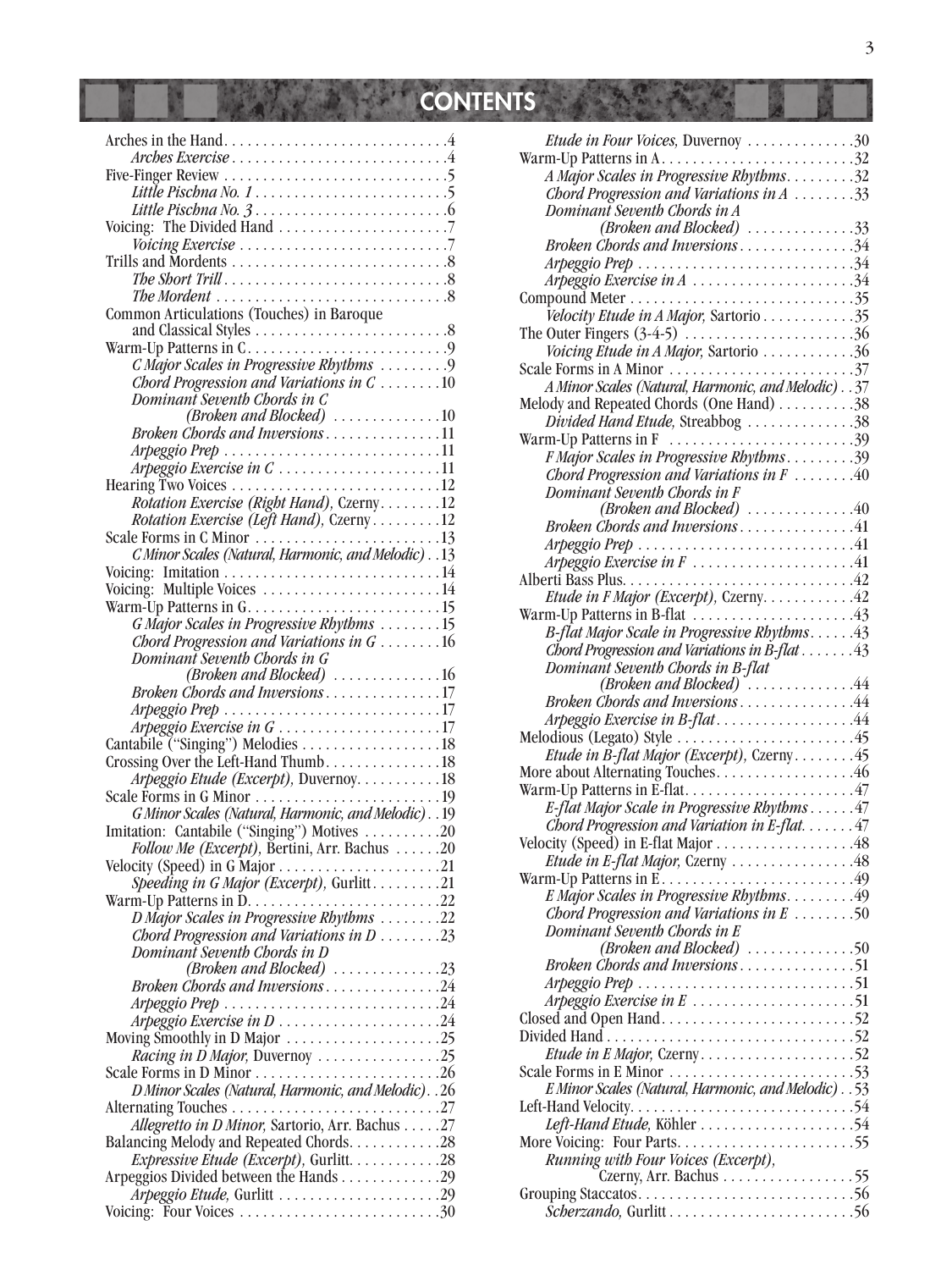#### Voicing: The Divided Hand

**Voicing** in piano music refers to the way **lines are balanced**. In orchestras and choirs, different instruments or singers are given various parts while pianists must show the separate lines (or voices) through contrast in **dynamics and tone colors**.

**Voicing** requires that individual fingers of the same hand perform separate tasks, such as one finger holding down a key while other fingers play.

- If may be helpful to think of each hand as having an **outer hand** (fingers 3-4-5) and an **inner hand** (fingers 1-2-3).
- **Finger 3** helps direct the weight to either side of the hand.

Finger 3 weighting the **outer hand** (fingers 3-4-5)



Finger 3 weighting the **inner hand** (fingers 1-2-3)



Play the **top voice as legato as possible** and the other voices **detached**. Direct weight to the RH **outer hand**.

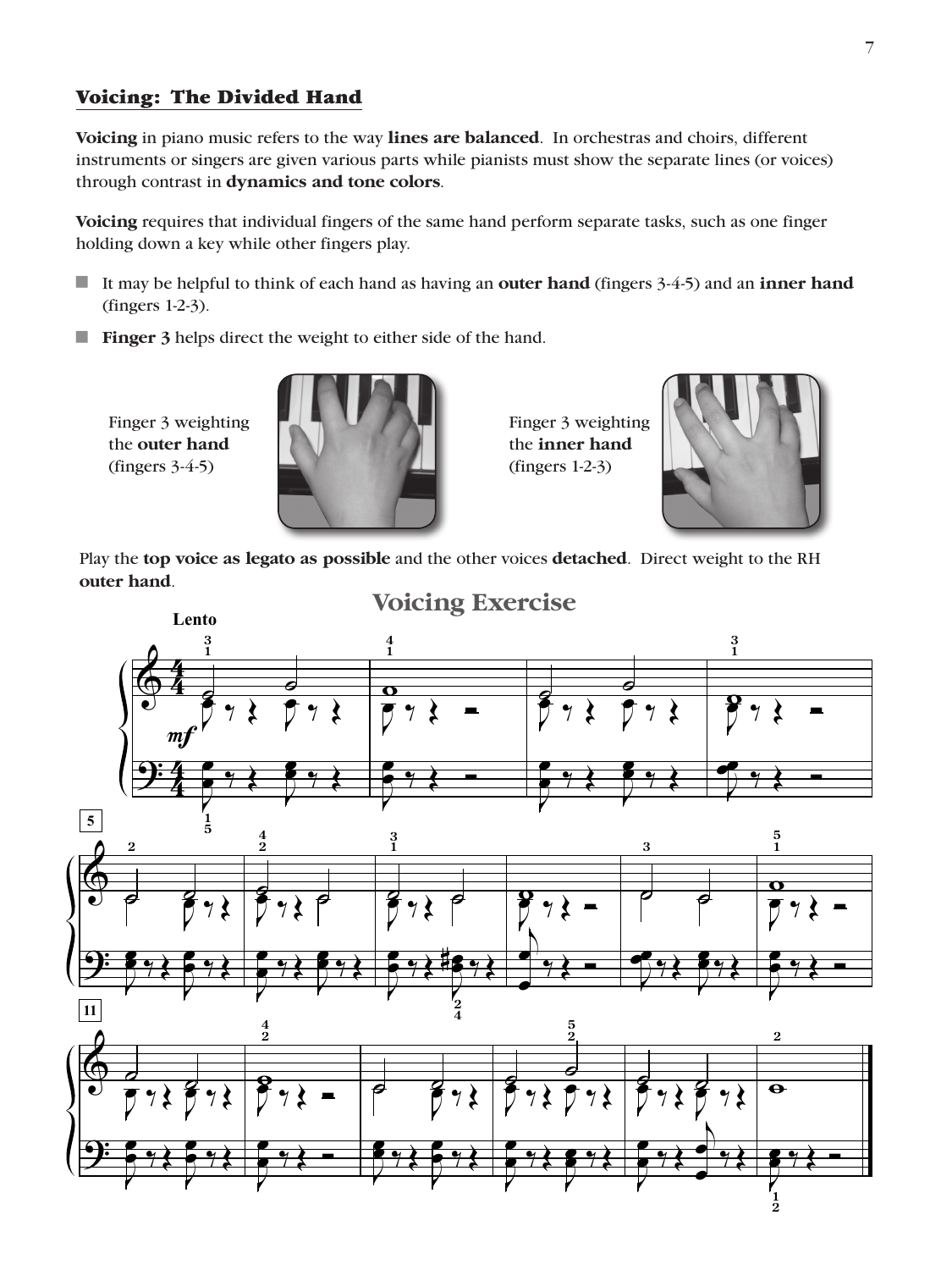Repeat in minor by lowering all F's a half step.

## **Broken Chords and Inversions**

- First play hands separately in  $\bullet$  rhythm. Repeat as written in  $\bullet$ ––– $\bullet$  rhythm.
- $\blacksquare$  Align the forearm with finger 3 to begin. Lightly touch the elbow (with other hand) to keep it stationery, allowing the **wrist to pivot** as the **forearm aligns** with the finger that is playing.



**Arpeggio Prep**

- **E** Move the **forearm** in a smooth **horizontal motion** as finger 1 crosses under the hand.
- **Do not turn the wrist** as finger 1 crosses under the hand.

 $\Phi$ <u>.</u> # # # # **8**<br>8 <u>ፍ</u> **8**<br>8 <u>ፍ</u> . . . . . . :<br>: . . . . . . . :<br>: .  $\overline{\phantom{0}}$ **1**  $\bm{m}$  $\overline{\phantom{0}}$ **2** œ **3** œ **1** œ **2**  $\frac{(\bullet)}{\cdot}$ ∕<br>∟ Major: **1** Minor: œ **2** œ **3 4** œ **1**  $\frac{1}{2}$ **2**  $\qquad \qquad \bullet$  $\begin{array}{|c|c|c|c|}\hline \textbf{e} & \textbf{e} & \textbf{e} & \textbf{e} & \textbf{e} & \textbf{e} & \textbf{e} & \textbf{e} & \textbf{e} & \textbf{e} & \textbf{e} & \textbf{e} & \textbf{e} & \textbf{e} & \textbf{e} & \textbf{e} & \textbf{e} & \textbf{e} & \textbf{e} & \textbf{e} & \textbf{e} & \textbf{e} & \textbf{e} & \textbf{e} & \textbf{e} & \textbf{e} & \textbf{e} & \textbf{e} & \textbf{e} &$ **3**  $\frac{1}{\epsilon}$  $\frac{1}{\bullet}$   $\bullet$   $\bullet$ **3** œ **1** œ **2** œ **3 4** œ **1**  $\overrightarrow{e}$ ˙. **5**  $\vec{\bm{\sigma}}$ **5** Not This

This

Forearm moving horizontally (LH)



Wrist is turned (LH)

**Arpeggio Exercise in D**

**Keeping the hand shape**, use a continuous forearm motion, without turning the wrist.

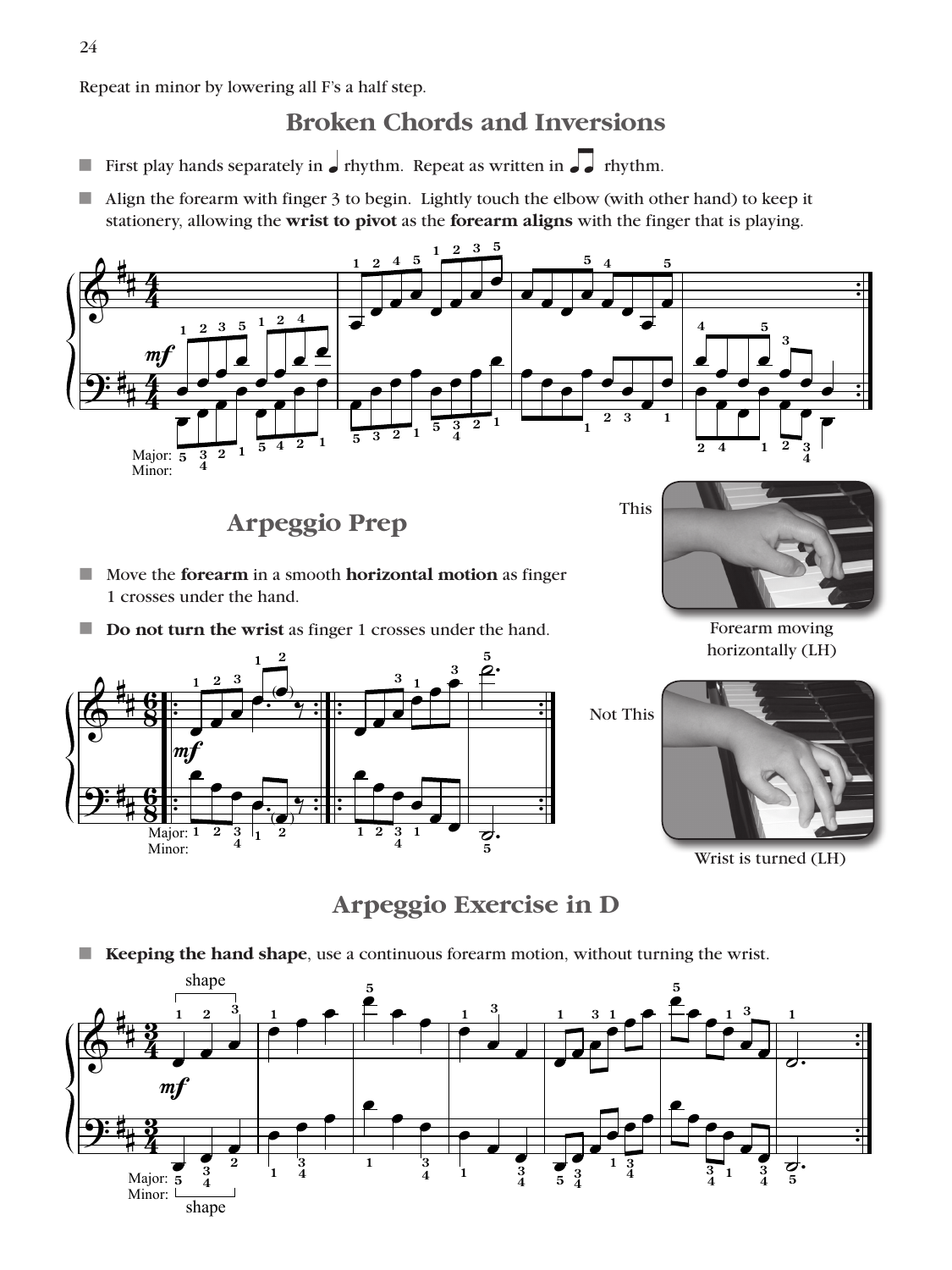### Balancing Melody and Repeated Chords

Repeated notes and chords require careful listening on the piano because there will be a crescendo created by the repetition. **Begin repeated notes softly** and listen for dynamic control.

When repeated notes are in an inner voice, keep the **weight constant on the outer notes**. Use **finger substitution** to make a continuous legato.

**Voicing Warm-Up** (from Op. 141, No. 8, Cornelius Gurlitt)



- **Blend** the repeated chords into a **murmuring background** for the LH motives. Allow the keys to push the fingers up, to **ride the keys** up and down.
- $\blacksquare$  Keep the left upper arm and elbow relaxed when crossing over.

**Expressive Etude (Excerpt)**